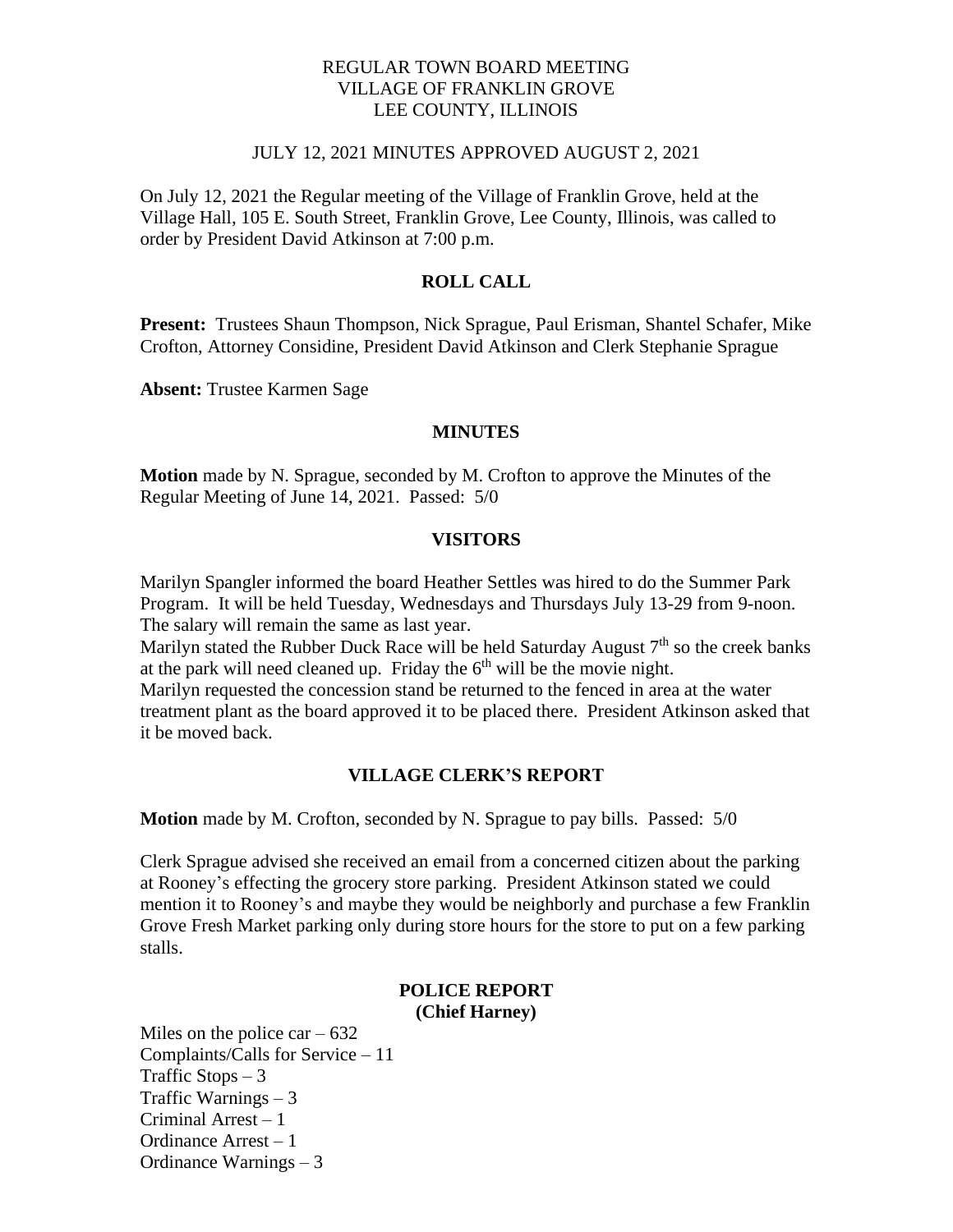Motorist Assist  $-2$ House  $Check - 1$ 

Attorney Considine advised a citation was issued for Jeremy Wetch for mowing of the old Middle School property. They have not been able to find him at any of the 4 known addresses. Summons has been issued to go to Florida. She advised to wait to record lien until mowing is done for the year.

Trustee Schafer asked about other neglected properties; across from the Brethren Church, dangerous foundation on N. State and the house at the corner of State and Lahmen. Attorney Considine advised to give the owners an opportunity to do the right thing by giving them a notice. If ignored issue violations

It was suggested Chief Harney try to get ahold of the owner of the house across from the Brethren Church. President Atkinson stated the owner of the foundation on N. State is now well. Dan Hoffman will talk to the daughter.

Attorney Considine suggested seeing if the taxes are being paid for the house on State and Lahmen.

# **LEGAL ISSUES (Attorney Considine)**

None

## **GENERAL ISSUES**

None

#### C**OMMITTEE REPORTS**

### **STREETS & ALLEYS**

(N. Sprague Chairman)

Trustee Sprague shared the Phase 1 Street Proposal from Gallagher Engineering with the board.

**Motion** made by M. Crofton, seconded by S. Schafer to accept the Phase 1 Street Proposal from Gallagher Engineering. Passed: 5/0

#### **WATER & SEWER**

(M. Crofton Chairman)

Trustee Crofton advised the lift station repairs are estimated at \$11,000.

**Motion** made by M. Crofton, seconded by N. Sprague to make the lift station repairs in the amount of \$11,000. Passed: 5/0

### **COMMUNITY DEVELOPMENT**

(S. Schafer Chairman)

Trustee Schafer informed the board the Declaration of Independence reading went well, the recently purchased armed forces flags were displayed.

Trustee Schafer gave a run down of all the activities and events that will be taking place during the Summer/Harvest Festival; dunk tank, food trucks, 16' blow up water slide, face paintings, bounce house, obstacle course type thing with water guns and balloons,